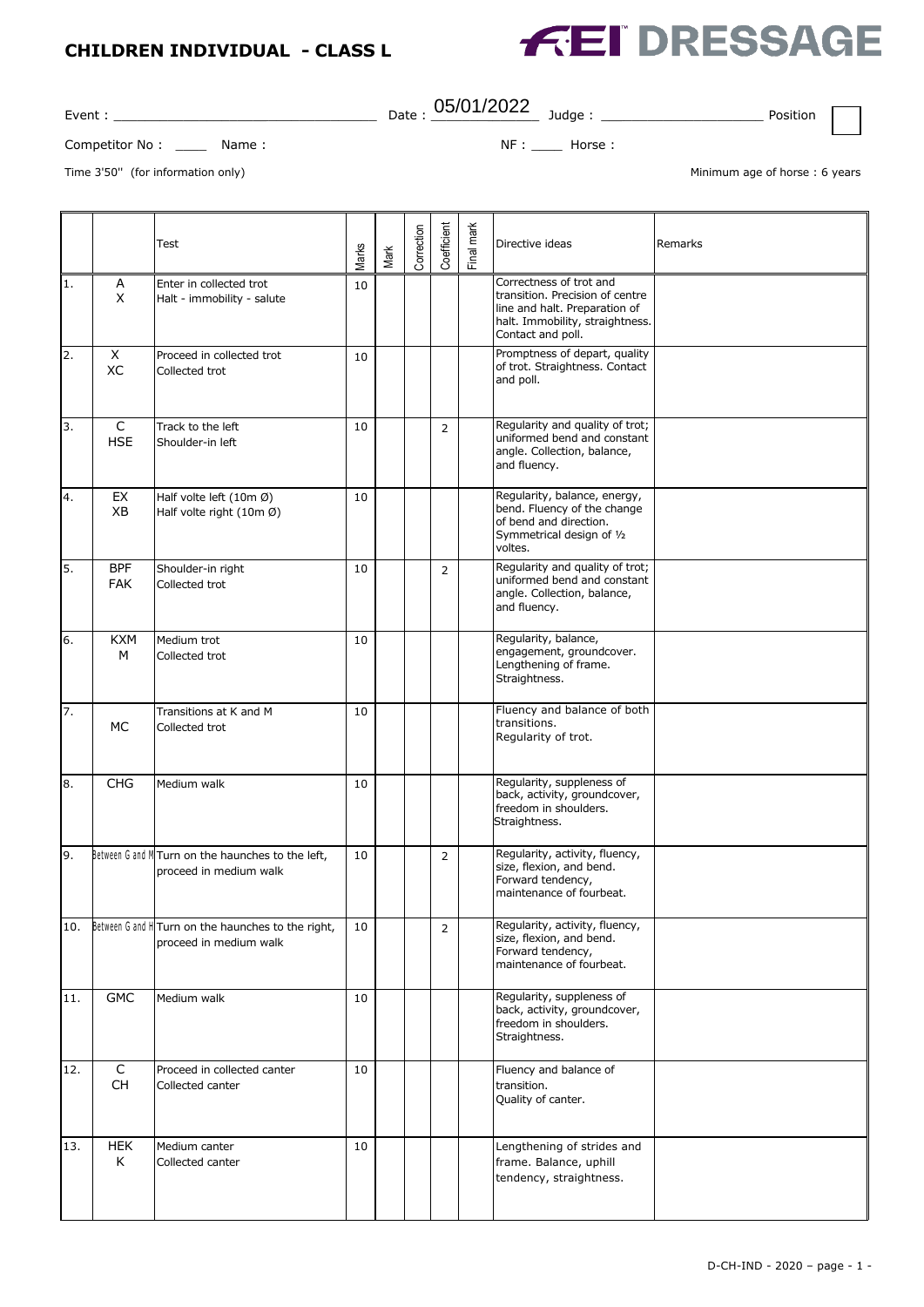### **CHILDREN INDIVIDUAL - CLASS L**



|     |                                                  | Test                                                                                                                                     | Marks | Mark | Correction | Coefficient    | Final mark | Directive ideas                                                                                                                                                     | Remarks |
|-----|--------------------------------------------------|------------------------------------------------------------------------------------------------------------------------------------------|-------|------|------------|----------------|------------|---------------------------------------------------------------------------------------------------------------------------------------------------------------------|---------|
| 14. | KA                                               | Transitions at H & K<br>Collected canter                                                                                                 | 10    |      |            |                |            | Fluency and balance of both<br>transitions.<br>Quality of canter.                                                                                                   |         |
| 15. | AX                                               | Serpentine with two loops,<br>the 1 <sup>st</sup> loop in true canter,<br>the 2 <sup>nd</sup> loop in counter canter                     | 10    |      |            |                |            | Quality and collection of<br>(counter)canter. Balance,<br>self-carriage. Correct flexion<br>and bend. Fluency of the<br>change of direction.<br>Symmetrical design. |         |
| 16. | $\mathsf{X}$                                     | Simple change of leg from<br>counter canter to counter canter                                                                            | 10    |      |            | $\overline{2}$ |            | Promptness, fluency and<br>balance of transitions.<br>3-5 clear walk steps.<br>Straightness.                                                                        |         |
| 17. | XC<br><b>CMR</b>                                 | Serpentine with two loops,<br>the 1 <sup>st</sup> loop in counter canter,<br>the 2 <sup>nd</sup> loop in true canter<br>Collected canter | 10    |      |            |                |            | Quality and collection of<br>(counter)canter. Balance, self-<br>carriage. Correct flexion and<br>bend. Fluency of the change of<br>direction. Symmetrical design.   |         |
| 18. | RI<br>1<br><b>IS</b><br><b>SE</b>                | Half volte right $(10 \text{ m }\varnothing)$<br>Simple change of leg<br>Half volte left (10 m Ø)<br>Collected canter                    | 10    |      |            | $\overline{2}$ |            | Promptness, fluency, balance<br>of transitions, 3-5 clear walk<br>steps. Straightness. Quality of<br>canter and bend in the 1/2<br>voltes. Symmetrical design.      |         |
| 19. | E<br><b>VPV</b><br><b>VP</b><br>PV<br><b>VKA</b> | Working trot<br>Circle $(20 \text{ m }\varnothing)$<br>Let the horse stretch on a long rein<br>Retake the reins<br>Working trot          | 10    |      |            | $\overline{2}$ |            | Maintenance of rhythm and<br>balance. Gradually stretching<br>forward downward of neck.<br>Retaking the reins without<br>resistance.<br>Size and shape of circle.   |         |
| 20. | Α<br>X                                           | Down the centre line<br>Halt - immobility - salute                                                                                       | 10    |      |            |                |            | Quality of trot, straightness<br>and balance into the halt.<br>Contact and poll.                                                                                    |         |
|     |                                                  | Leave arena at A in walk on a long<br>rein                                                                                               |       |      |            |                |            |                                                                                                                                                                     |         |
|     | <b>Total</b>                                     |                                                                                                                                          | 270   |      |            |                |            |                                                                                                                                                                     |         |

**Total points (on technical marking sheet):**

**To be deducted / penalty points**



**Technical score in %**

Organisers :<br>(exact address)

Signature of Judge :

Copyright © 2020 Update 20.03.2020 Fédération Equestre Internationale Reproduction strictly reserved